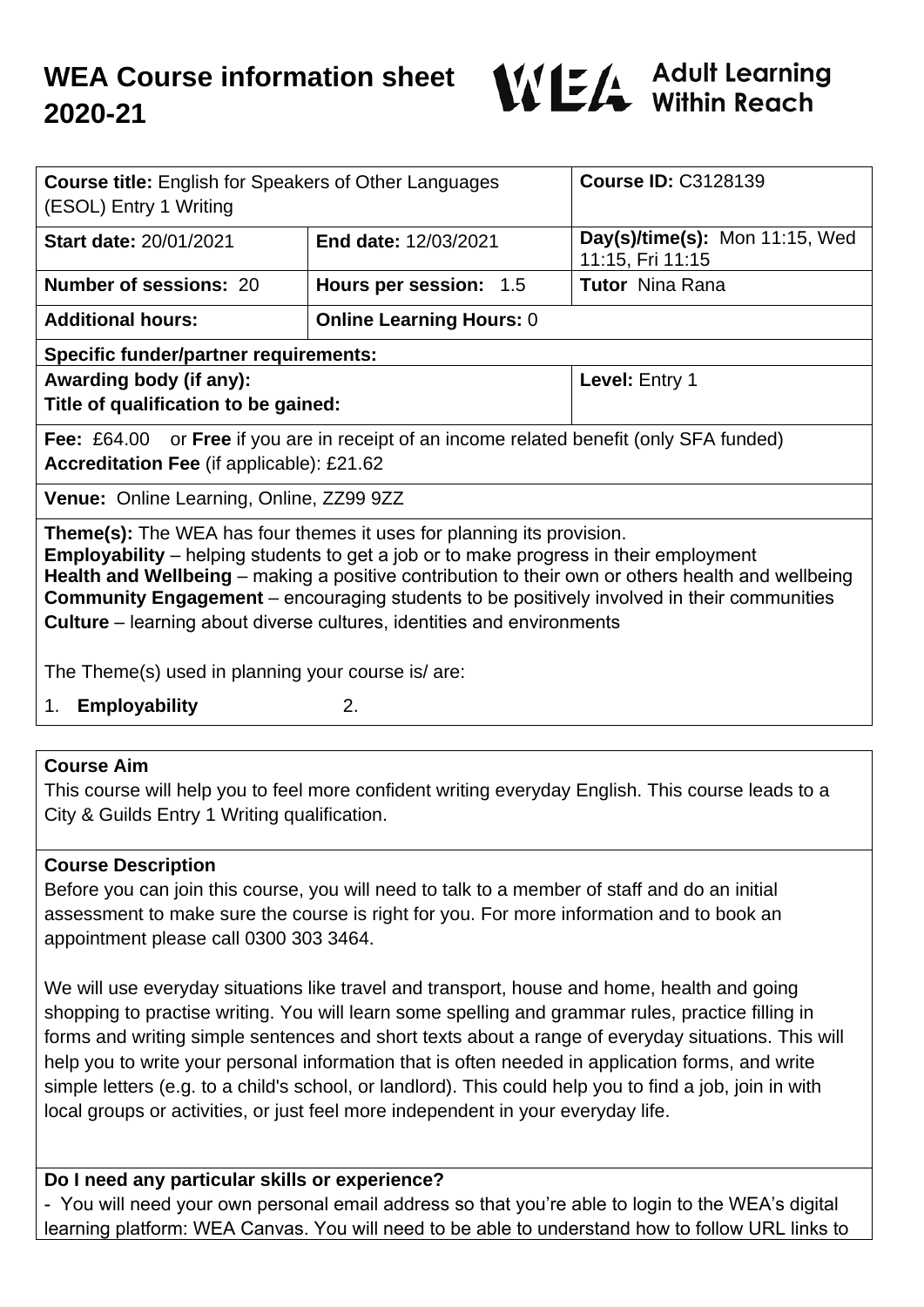pages on the internet. If you want to understand more about Canvas please visit: http://bit.ly/WEAonline

- You will need to be able to follow links to join our WEA live video learning platform: WEA Zoom. If you'd like to understand more about our video learning platform, Zoom please visit: http://bit.ly/WEAonline and http://bit.ly/ZoomSpec

- This course is for a group of around 15 students studying in a live video-learning platform conference and an online digital learning environment platform from the comfort of your own home.

- • You must be able to communicate in spoken English in simple everyday situations.
- You do not need any English for Speakers of Other Languages (ESOL) qualifications.

# **What will I achieve?**

# **By the end of the course I will be able to:**

- 1. Feel more confident using my English in everyday life
- 2. Write the English alphabet in capitals and lower case letters, and numbers
- 3. Spell common words, about myself and everyday situations
- 4. Write simple sentences about things that are happening now, using the correct word order

5. Use punctuation (capital letters, full stops and question marks) to help you write simple sentences.

# **What teaching methods will be used and will there be work outside of the class?**

- The WEA's digital learning platform, Canvas will be used to provide resources or to support lessons, enable assessment, provide learner feedback and for other activities for individuals away from the course. If you want to understand more about our digital learning platform please visit: http://bit.ly/WEAonline

- The WEA tutor will use a range of different teaching and learning methods and encourage you and the group to be actively involved in your learning
- • You will do different activities in class with examples from real life situations so you can try your new skills quickly and confidently.
- You will work together with other students and the tutor, as well as working on your own.

# **What kind of feedback can I expect from the tutor?**

- You will be able to keep a record of your progress and achievement using photos, audio, text or documents uploaded into the WEA's digital learning platform, WEA Canvas.
- Your tutor will provide written, text and audio feedback recorded in WEA Canvas, WEA's digital learning platform.
- • The tutor will work with you to choose an individual learning goal.

# **What else do I need to know? Is there anything I need to bring?**

- What you need: You will need an internet connection, speakers, a microphone and a webcam so that you can use our video learning platform, Zoom. If you'd like to understand more Zoom please visit: http://bit.ly/ZoomSpec

- You will need a personal email address to join the WEA's digital learning platform, Canvas so that you can receive resources, record your progress and achievement and to work with others and share ideas. If you want to understand more about our digital learning platform please visit: